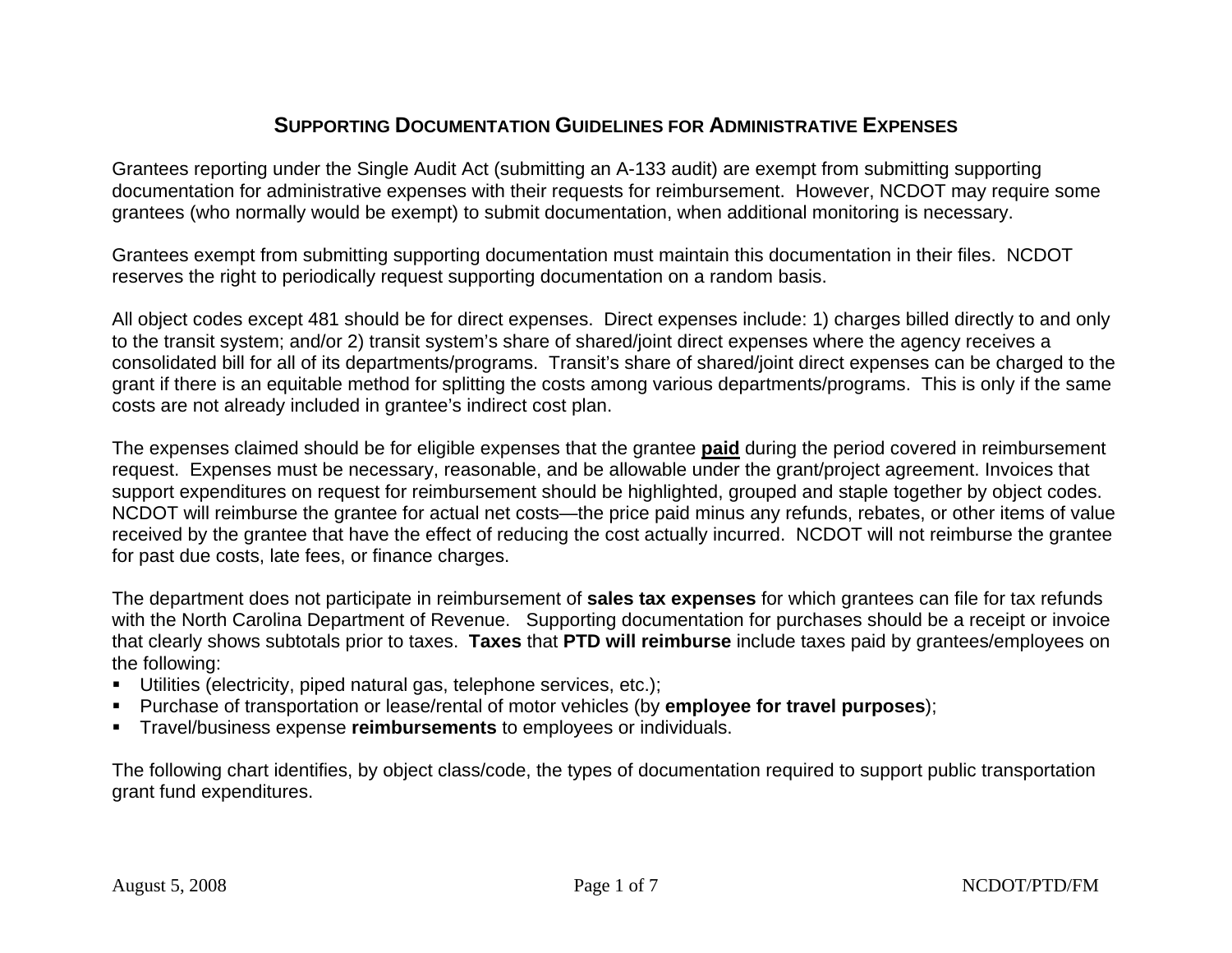| <b>Object Code</b> | <b>Title/Description</b>                                                                                                                                                                              | <b>Documentation to send to PTD</b>                                                                                                           | <b>Special Notes</b>                                                                                                                                                                                                                                                                                                                                                                                                                                                                                                                                                                                                                                                                                                                                                                                                                                                                                                                                                                                                                                                                                                         |
|--------------------|-------------------------------------------------------------------------------------------------------------------------------------------------------------------------------------------------------|-----------------------------------------------------------------------------------------------------------------------------------------------|------------------------------------------------------------------------------------------------------------------------------------------------------------------------------------------------------------------------------------------------------------------------------------------------------------------------------------------------------------------------------------------------------------------------------------------------------------------------------------------------------------------------------------------------------------------------------------------------------------------------------------------------------------------------------------------------------------------------------------------------------------------------------------------------------------------------------------------------------------------------------------------------------------------------------------------------------------------------------------------------------------------------------------------------------------------------------------------------------------------------------|
| 12X                | Salaries and Wages -<br>(direct employees of the<br>grantee)                                                                                                                                          | Payroll detail registers by each<br>position for which reimbursement<br>is being requested, signed by the<br>authorized official or designee. | This is for <b>Gross</b> salaries/wages for<br>administrative positions approved in the grant. If<br>only a percentage of employee's time is spent<br>on transportation administrative tasks (as<br>indicated in the approved grant budget) only that<br>percentage of salaries/wages is eligible for<br>reimbursement.<br>If an employee's time is split between (for<br>instance) rural and urban funding programs,<br>only the percentage of time devoted to the rural<br>program should be charged to the CTP grant.<br>If a grant-funded position becomes vacant, you<br>must request a Budget Revision (Salary and<br>Wage Detail Revision) before claiming salary<br>expenses for a different position.<br>In addition to payroll records, grantees must<br>maintain (in local file) time sheets/cards that<br>document time worked for any salaries/wages<br>charged to a grant. Salaried workers who are<br>paid a set salary, regardless of hours worked,<br>can sign a statement indicating that they fulfilled<br>their job obligations, rather than document<br>actual number of hours worked on a daily basis. |
| 18X                | Fringes - (direct employees<br>of the grantee-employer's<br>share or employer's<br>contribution for additional<br>fringes paid by the employer<br>that are not included in<br>employee's gross wages) | Payroll detail registers/payroll<br>summary reports by each position<br>for which reimbursement is being<br>requested.                        | This is only for additional fringes paid by the<br>employer that are not included in employee's<br>gross wages. It only pertains to positions<br>funded in the grant. If only a percentage of a<br>position is funded, then only that percentage of<br>applicable fringes is eligible for reimbursement.                                                                                                                                                                                                                                                                                                                                                                                                                                                                                                                                                                                                                                                                                                                                                                                                                     |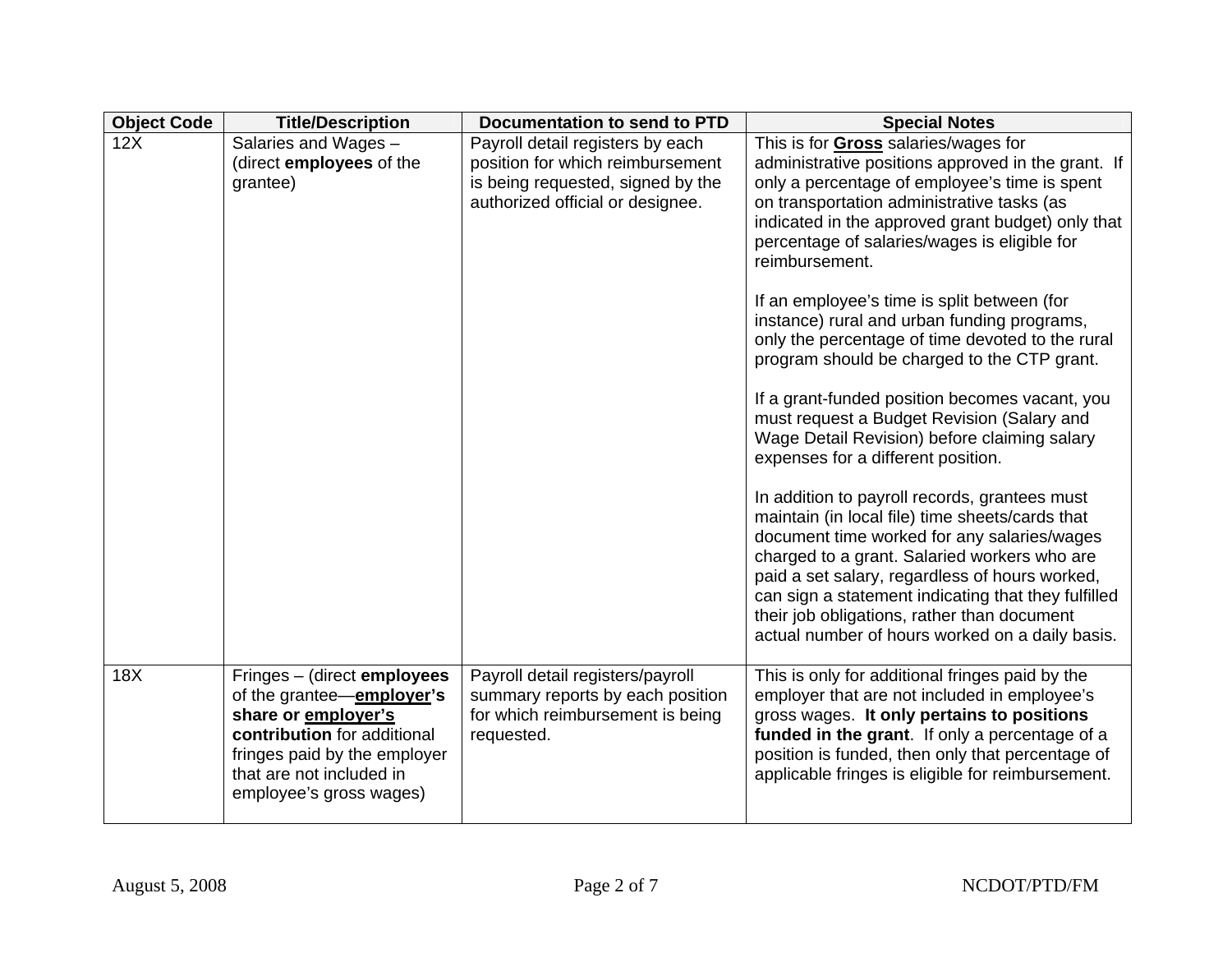| <b>Object Code</b> | <b>Title/Description</b>                                                                                    | <b>Documentation to send to PTD</b>                                             | <b>Special Notes</b>                                                                                                                                                                                                                                                                                                                                                                                                                                                                                                                                                                                                                                                                                                                                     |
|--------------------|-------------------------------------------------------------------------------------------------------------|---------------------------------------------------------------------------------|----------------------------------------------------------------------------------------------------------------------------------------------------------------------------------------------------------------------------------------------------------------------------------------------------------------------------------------------------------------------------------------------------------------------------------------------------------------------------------------------------------------------------------------------------------------------------------------------------------------------------------------------------------------------------------------------------------------------------------------------------------|
| 191                | Accounting - (accounting<br>services and audit fees paid<br>to an outside, professional<br>accounting firm) | Invoice from accounting firm.                                                   | The department must have a copy of the<br>engagement letter or third-party contract on file<br>between the grantee and the accounting firm.<br>To be eligible to use federal funds for A-133<br>audit, federal funds received, used, or expended<br>must be greater than \$500,000. A-133 audits<br>that are completed, but not required, are not<br>eligible for reimbursement. When federal funds<br>received, used, or expended are less than<br>\$500,000 and an A-133 audit is not required,<br>federal funds may be used for annual financial,<br>yellow-book, or other audit, as required.<br>If you contract with another nonprofit agency or<br>a local government/public agency for<br>accounting/management services, use object<br>code 396. |
| 192                | Legal                                                                                                       | Invoice from attorney.                                                          | The department must have a copy of the<br>engagement letter or third-party contract on file<br>between the grantee and the attorney.                                                                                                                                                                                                                                                                                                                                                                                                                                                                                                                                                                                                                     |
| 195                | <b>Management Consultant</b>                                                                                | Invoice from management/<br>consulting company that shows<br>management fees.   | The department must have a copy of the third-<br>party contract on file between the grantee and<br>the management firm.                                                                                                                                                                                                                                                                                                                                                                                                                                                                                                                                                                                                                                  |
| $196 - 198$        | <b>Drug Testing/Medical</b><br><b>Review</b>                                                                | Invoice from drug testing/medical<br>review company that shows fees<br>charged. | The department must have a copy of the third-<br>party contract on file between the grantee and<br>the contractor.                                                                                                                                                                                                                                                                                                                                                                                                                                                                                                                                                                                                                                       |
| 2XX                | <b>Supplies &amp; Materials</b>                                                                             | Vendor invoices or receipts.                                                    |                                                                                                                                                                                                                                                                                                                                                                                                                                                                                                                                                                                                                                                                                                                                                          |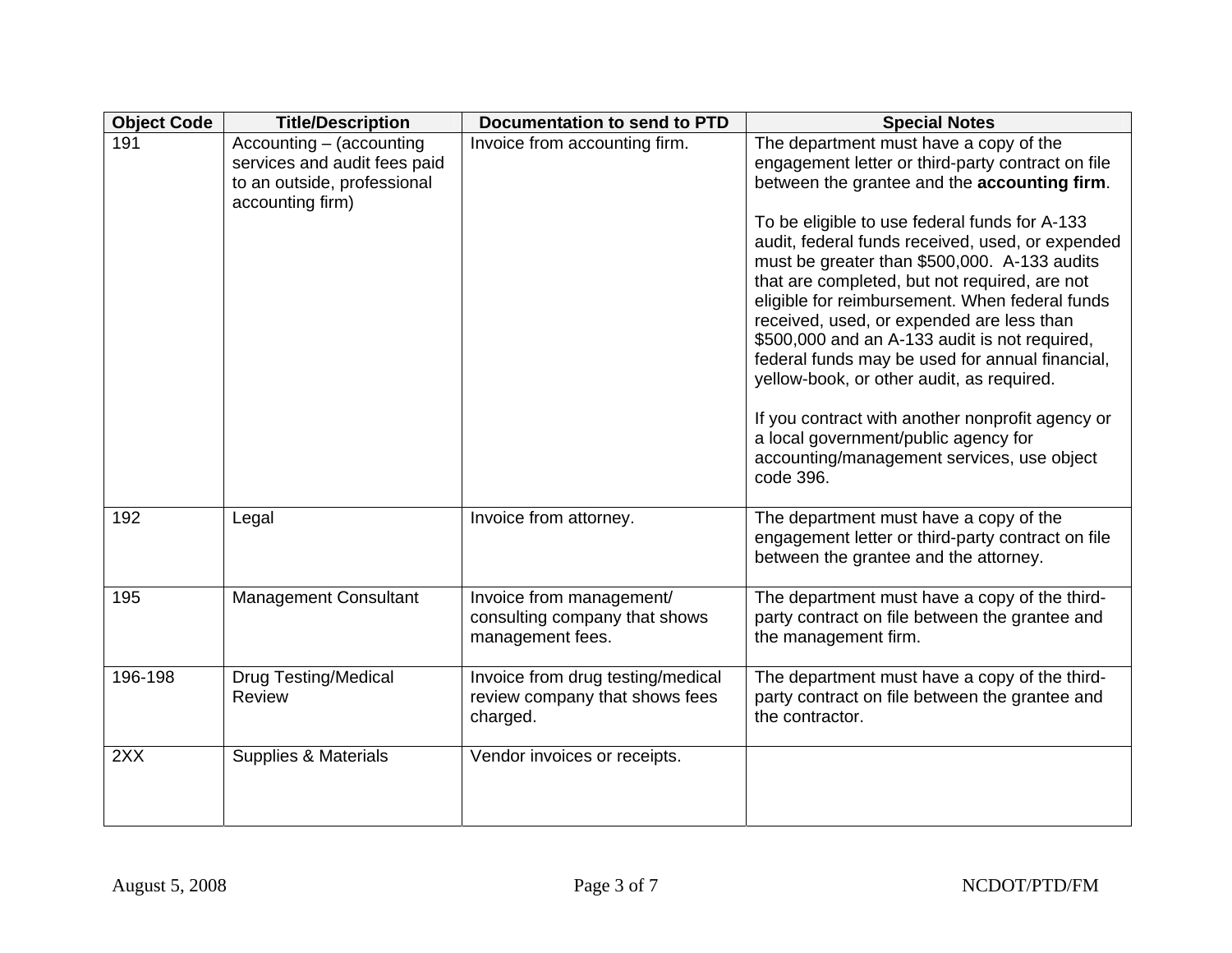| <b>Object Code</b> | <b>Title/Description</b>                                                                                                                                                                                                                                                                                                                                                            | <b>Documentation to send to PTD</b>                                                                                                                                                                                                                                                                                                                                                                                | <b>Special Notes</b>                                                                                                                                                                                                                                                                                   |
|--------------------|-------------------------------------------------------------------------------------------------------------------------------------------------------------------------------------------------------------------------------------------------------------------------------------------------------------------------------------------------------------------------------------|--------------------------------------------------------------------------------------------------------------------------------------------------------------------------------------------------------------------------------------------------------------------------------------------------------------------------------------------------------------------------------------------------------------------|--------------------------------------------------------------------------------------------------------------------------------------------------------------------------------------------------------------------------------------------------------------------------------------------------------|
| 311                | <b>TRAVEL - Reimbursement</b><br>to employees for mileage in<br>personal vehicle for<br>business use and travel<br>costs for transportation<br>(other than 314) by<br>employees who are in travel<br>status on official business<br>incident to the project.<br>Includes reimbursement to<br>employees for mileage, toll<br>charges, parking fees, and<br>commercial carrier fares. | Copy of local expense voucher,<br>and mileage receipts signed by<br>grantee's approval authority using<br>State mileage rate in accordance<br>with the State travel policy (after<br>agency reimburses employee).<br>Statutory mileage rate - .585 per<br>mile.<br>If $<$ 100 miles .585 per mile for<br>personal Car or when motor-<br>pool vehicle is not available                                              | Administrative travel expenses for Admin<br>positions funded in the grant-other than<br>employee development object code 395.<br>Amount reimbursed is limited to the State of<br>North Carolina travel policy.<br>Grantee maintains copies of required receipts<br>and other supporting documentation. |
| 312                | <b>TRAVEL SUBSISTENCE -</b><br>Expenses incurred, other<br>than travel, by an employee<br>while acting in the course of<br>employment while away from<br>assigned duty station,<br>including food, lodging, and<br>conference registration<br>fees.                                                                                                                                 | Copy of receipts, local expense<br>voucher, and receipts for meals,<br>lodging, conference registration<br>etc. signed by grantee's approval<br>authority, and recorded in<br>accordance with Sate travel policy<br>(after agency reimburses<br>employee).<br>Out of State<br>Instate<br><b>Breakfast</b><br>7.50<br>7.50<br>9.75<br>9.75<br>Lunch<br>16.75<br>19.00<br><b>Dinner</b><br>63.75<br>75.50<br>Lodging | Administrative travel expenses for Admin<br>positions funded in the grant-other than<br>employee development object code 395.<br>Amount reimbursed is limited to the State of<br>North Carolina travel policy.                                                                                         |
| 314                | TRAVEL - MOTOR-POOL<br>OR LEASED VEHICLE -<br>Contract cost and/or<br>operating cost of rental<br>vehicle used in travel away<br>from assigned duty station.                                                                                                                                                                                                                        | Copy of local expense voucher,<br>signed by grantee's approval<br>authority, in accordance with state<br>travel policy (after agency<br>reimburses employee).                                                                                                                                                                                                                                                      | Administrative travel expenses for Admin<br>positions funded in the grant-other than<br>employee development object code 395.<br>Does not include vehicles used in the provision<br>of contracted transportation services.                                                                             |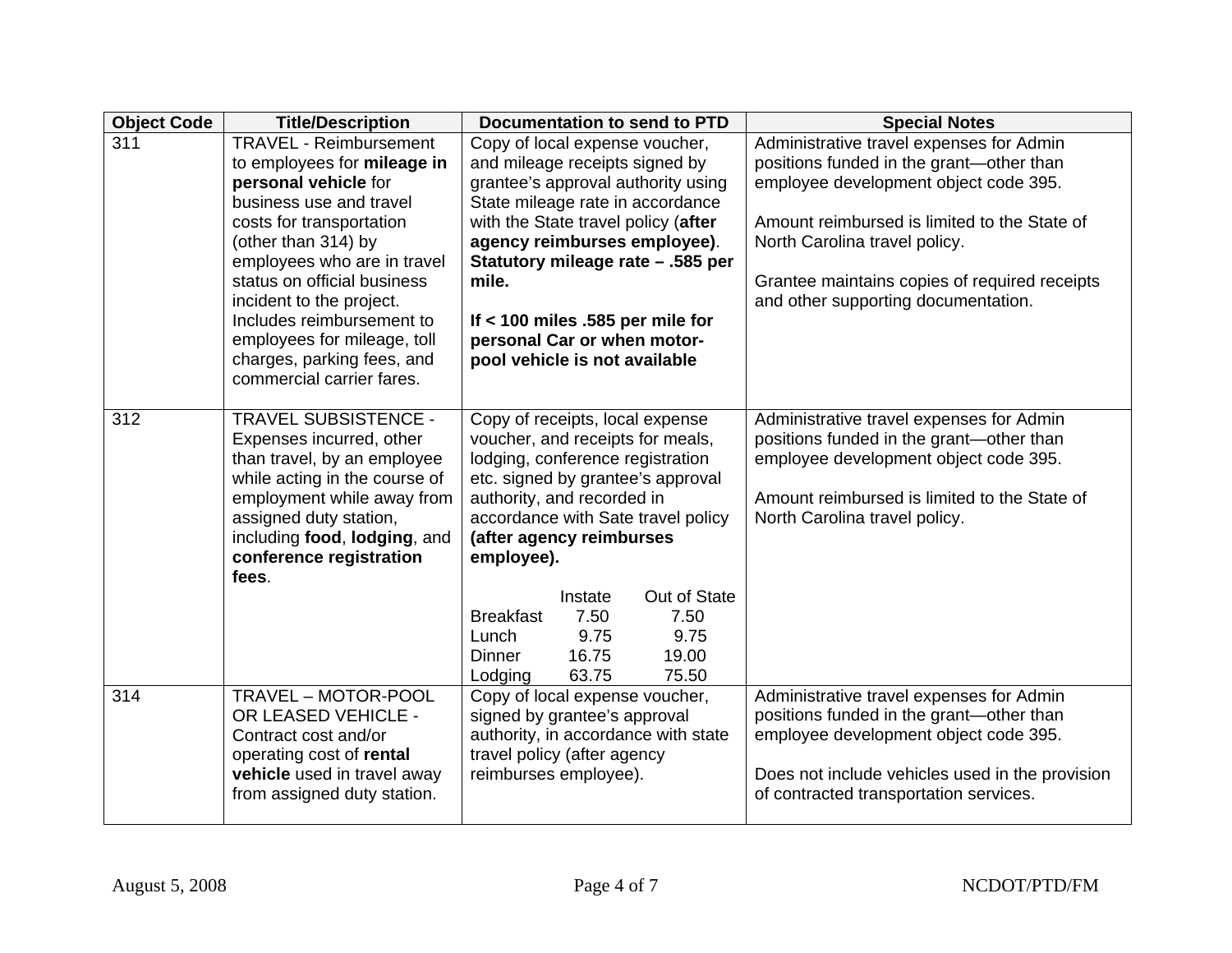| <b>Object Code</b> | <b>Title/Description</b>                                                                                                                                                                                                                                                          | <b>Documentation to send to PTD</b>                                               | <b>Special Notes</b>                                                                                                                                                                     |
|--------------------|-----------------------------------------------------------------------------------------------------------------------------------------------------------------------------------------------------------------------------------------------------------------------------------|-----------------------------------------------------------------------------------|------------------------------------------------------------------------------------------------------------------------------------------------------------------------------------------|
| 314 (cont.)        | Including but not limited to<br>vehicle rental, gasoline,<br>motor oil, toll charges and<br>parking fees.                                                                                                                                                                         |                                                                                   |                                                                                                                                                                                          |
|                    | If Motor-Pool vehicle, or<br>transit system administrative<br>(non-revenue) vehicle is<br>used, reimbursement will be<br>based on mileage at Motor-<br>Pool rate in accordance with<br>grantee's travel policy.<br>Grantees may also use the<br>current State Motor-Pool<br>rate. | If >100 miles use Motor-Pool<br>rate (.33cents) per mile                          |                                                                                                                                                                                          |
| 32X & 33X          | Telephone & Utilities Service                                                                                                                                                                                                                                                     | Monthly invoices/statements<br>including summary pages with<br>detailed expenses. | Statements of charges are acceptable only if the<br>vendor issues no other form of billings. If billed<br>in this manner, reimbursement should be<br>requested only for current charges. |
| 325                | Postage                                                                                                                                                                                                                                                                           | Receipts.                                                                         | If postal meter is used, use object code 432 for<br>costs associated with postal meter.                                                                                                  |
| 34X                | Printing & Binding                                                                                                                                                                                                                                                                | Copies of vendor invoices or<br>receipts.                                         | For Printing/Repro costs associated with in-<br>house marketing, use object code 371.                                                                                                    |
| 35X                | Repairs & Maintenance                                                                                                                                                                                                                                                             | Copies of vendor invoices or<br>receipts.                                         |                                                                                                                                                                                          |
| 37X                | Advertising/Promotion                                                                                                                                                                                                                                                             | Copies of vendor invoices or<br>receipts.                                         | Object code 371 (Marketing - Paid Advertise-<br>ments) may now include cost of printing/<br>reproduction associated with in-house<br>marketing.                                          |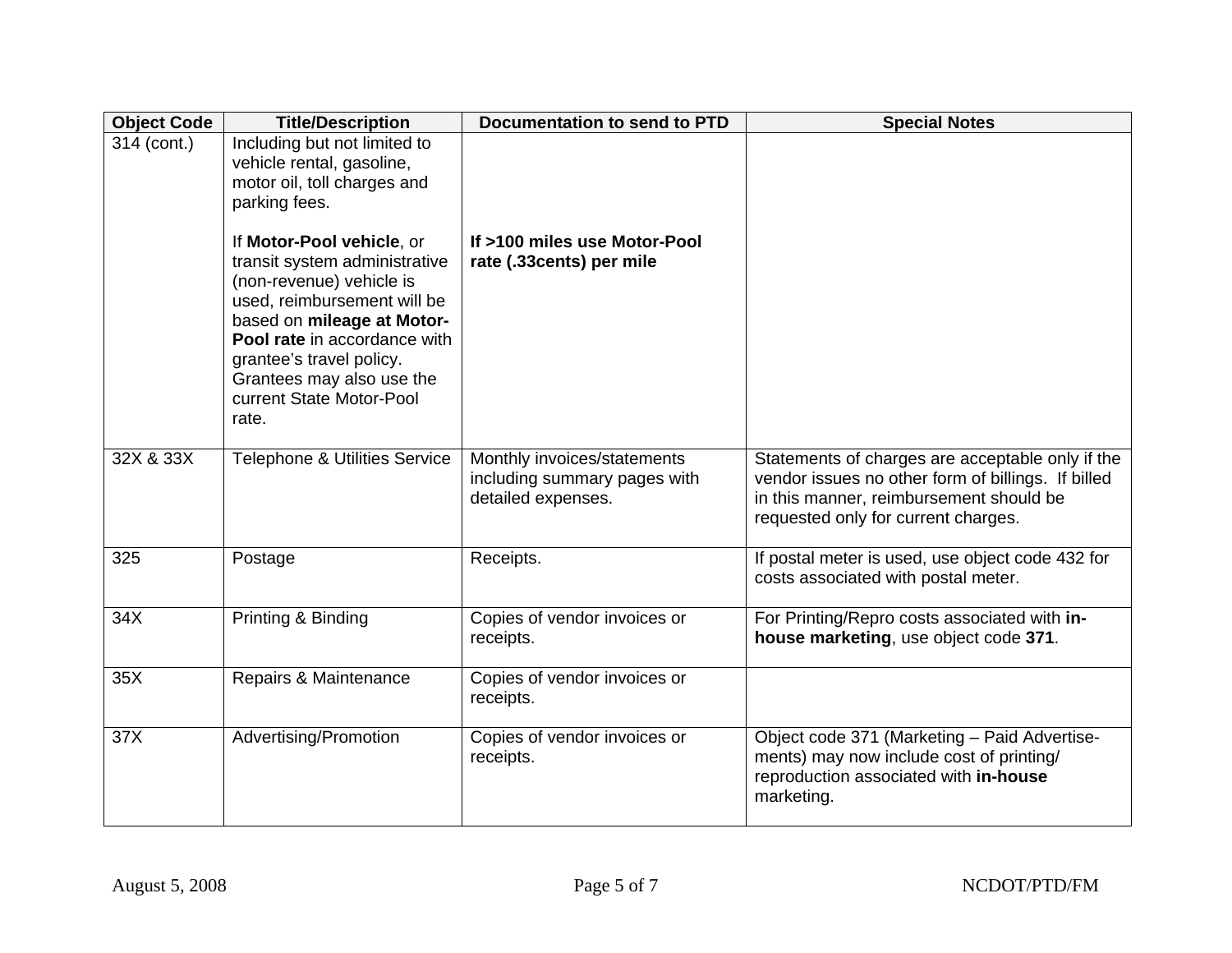| <b>Object Code</b> | <b>Title/Description</b>                                                                                                                                                                                                                                                                                                                            | <b>Documentation to send to PTD</b>                                                                                                                                                                                                                                          | <b>Special Notes</b>                                                                                                                                                                                                                                                                                                       |
|--------------------|-----------------------------------------------------------------------------------------------------------------------------------------------------------------------------------------------------------------------------------------------------------------------------------------------------------------------------------------------------|------------------------------------------------------------------------------------------------------------------------------------------------------------------------------------------------------------------------------------------------------------------------------|----------------------------------------------------------------------------------------------------------------------------------------------------------------------------------------------------------------------------------------------------------------------------------------------------------------------------|
| 38X                | Computer Programming/<br>Support Services-<br>Contracted                                                                                                                                                                                                                                                                                            | Copies of vendor invoices or<br>receipts.                                                                                                                                                                                                                                    |                                                                                                                                                                                                                                                                                                                            |
| 391                | <b>Legal Advertising</b>                                                                                                                                                                                                                                                                                                                            | Copies of vendor invoices or<br>receipts.                                                                                                                                                                                                                                    |                                                                                                                                                                                                                                                                                                                            |
| 393                | Temporary Help -<br>Contracted                                                                                                                                                                                                                                                                                                                      | Copies of vendor invoices or<br>receipts.                                                                                                                                                                                                                                    | Cost of clerical or manual labor hired from<br>another employer (Temp Agency).                                                                                                                                                                                                                                             |
| 395                | Employee Development -<br>(Applies to all transit system<br>personnel-eligible<br>expenses for training and<br>development activities. Does<br>not include admin-related<br>travel, such as mileage for<br>routine admin travel and<br>employee travel expenses<br>for the two public<br>transportation conferences,<br>see object code 31X above.) | Vendor invoices/receipts for<br>eligible training/development<br>expenses paid by grantee directly<br>to vendor; or<br>Local expense voucher, signed by<br>grantee's approval authority, in<br>accordance with state travel policy<br>(after agency reimburses<br>employee). | Grantee maintains copies of required receipts<br>and other supporting documentation. Grantees<br>should reimburse their employees for eligible<br>public transportation-related employee<br>development expenses, in accordance with their<br>state travel policy, prior to requesting<br>reimbursement from the division. |
| 396                | <b>Management Services</b>                                                                                                                                                                                                                                                                                                                          | Copy of invoice (from management<br>company or other agency providing<br>management/administrative<br>services to the grantee) for<br>services rendered during the<br>period covered.                                                                                        | The department must have a copy of the third-<br>party contract on file between the grantee and<br>the management firm.                                                                                                                                                                                                    |
| 41X                | Lease of Real Property                                                                                                                                                                                                                                                                                                                              | Copy of lease agreement should<br>be submitted with first invoice.                                                                                                                                                                                                           |                                                                                                                                                                                                                                                                                                                            |
| 43X                | Lease of Equipment                                                                                                                                                                                                                                                                                                                                  | Copy of lease agreement.                                                                                                                                                                                                                                                     |                                                                                                                                                                                                                                                                                                                            |